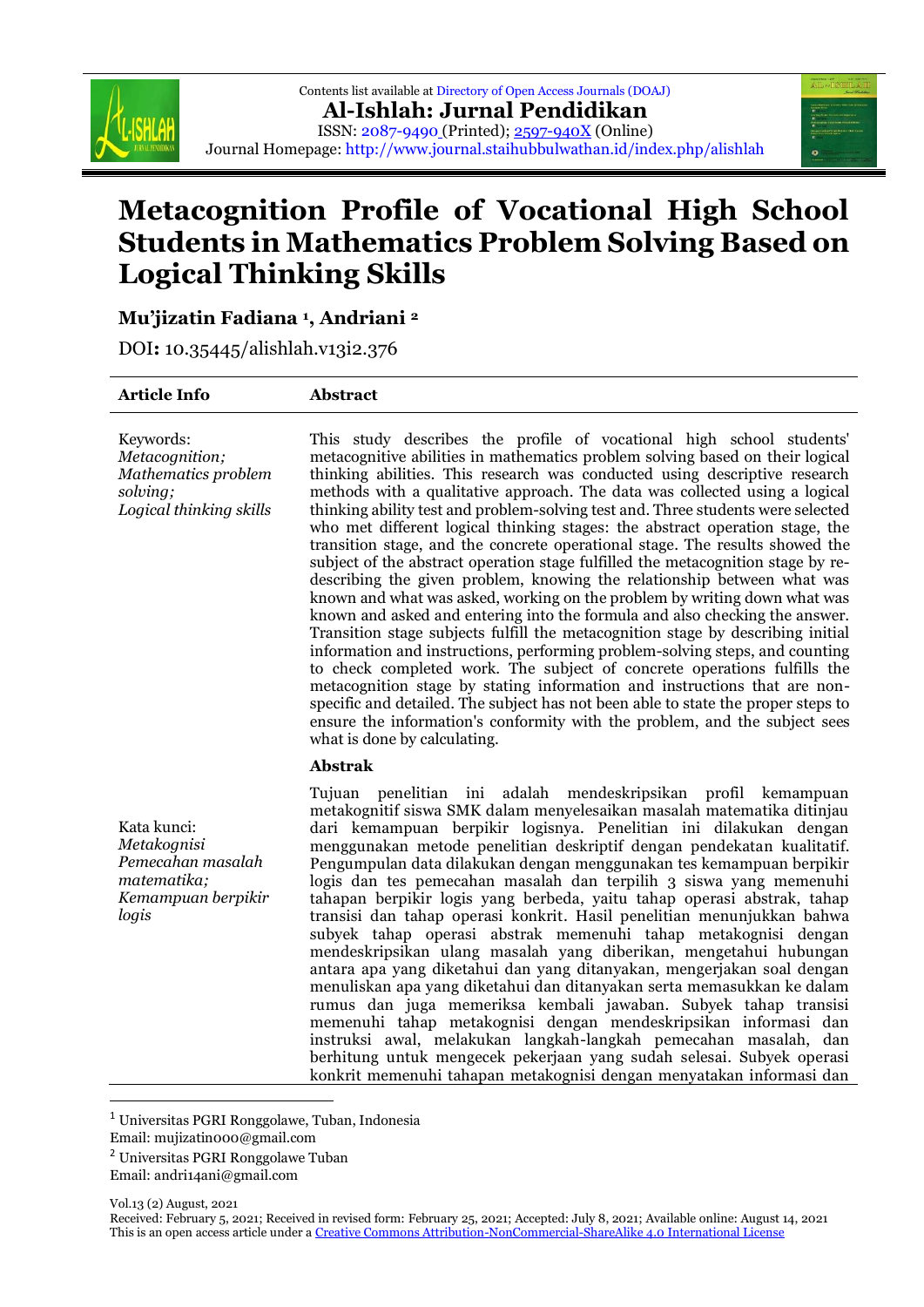instruksi yang diketahui tidak spesifik dan detil, subjek belum mampu menyatakan langkah-langkah yang tepat untuk memastikan kesesuaian informasi dengan masalah dan subjek melihat apa adanya dilakukan benar dengan menghitung.

## **INTRODUCTION**

Problem-solving is the orientation of mathematics learning in many countries, including Indonesia. It is considered an important and complementary component of the mathematics learning process. It is one of the standard processes and competencies in the mathematics learning process. The learning process of mathematics is oriented towards solving problems that can increase students' thinking ability. Problem-solving is part of the mathematics curriculum, which is very important because students may gain experience in the learning process. Use existing knowledge and skills to be applied to problem-solving that is not routine (Akben, 2020). The 2015 Program for International Student Assessment (PISA) report shows that Indonesia is ranked 63 out of 70 countries in problem-solving capabilities. Besides, more than 60% of Indonesian students are only able to solve problems below level 2. It indicates the weak ability of students to solve math problems in Indonesia. Furthermore, the importance of mathematics teachers in improving and evaluating the mathematics learning process is due to the low results of Indonesian students' problem-solving abilities. The low ability of students to solve math problems is due to and influenced by many factors.

Problem-solving activities and the mathematics learning process are related to knowledge and procedures involving the operations of students' cognition. However, this also requires students' awareness of thinking to control and regulate their thinking processes. Problem-solving is a complex process that involves metacognition (Hassan & Rahman, 2017). Besides, practical problem solving can be obtained by providing opportunities for students to apply their metacognitive strategies when solving problems (Hassan & Rahman, 2017). Therefore, the process of metacognition is needed by students in solving math problems to increase their problem-solving skills.

Metacognition appears at a very young age (Balcomb & Gerken, 2008). The process of developing metacognitive abilities continues according to the development of the children's age. It means that metacognitive abilities develop with age and are also influenced by exercise (Fisher & Wood, 2012; Larkin, 2006). The interactions with each other can provide individuals' stimulus to become more aware of their cognitive processes. Since metacognition is present in every individual cognitive development, it requires logical thinking skills to identify the level of individual cognitive development. From different levels of cognitive development, it is hoped that researchers can describe the metacognition abilities of each subject.

Logical thinking skills are the most appropriate way to identify individual cognitive development levels between the concrete and formal operational stages (Fadiana et al., 2019). Logical thinking skills are also considered a characteristic in humans in general and are high-level cognitive skills (Fadiana et al., 2019). Three stages of individual cognitive development using logical thinking skills measures: the concrete stage, the transition stage, and the formal stage (Bitner, 1991; Bunce & Hutchinson, 1993; Fadiana et al., 2019). In other words, the level of logical thinking ability provides us with information about individual cognitive development.

Vocational high school students are over 12 years of age, where according to Piaget, their cognitive development is at the last stage of cognitive, namely formal cognitive (Ojose, 2015). This development can be seen in students' logical thinking skills and formal theoretical thinking based on propositions and hypotheses. It can be inferred from what can be observed at that time and how abstract thinking begins to be understood (Moore, 2012; Syahbana, 2012). People with the stage of formal thinking can generally think abstractly in classification reasoning, conservation reasoning, theoretical reasoning, combination reasoning, proportional reasoning, functional reasoning,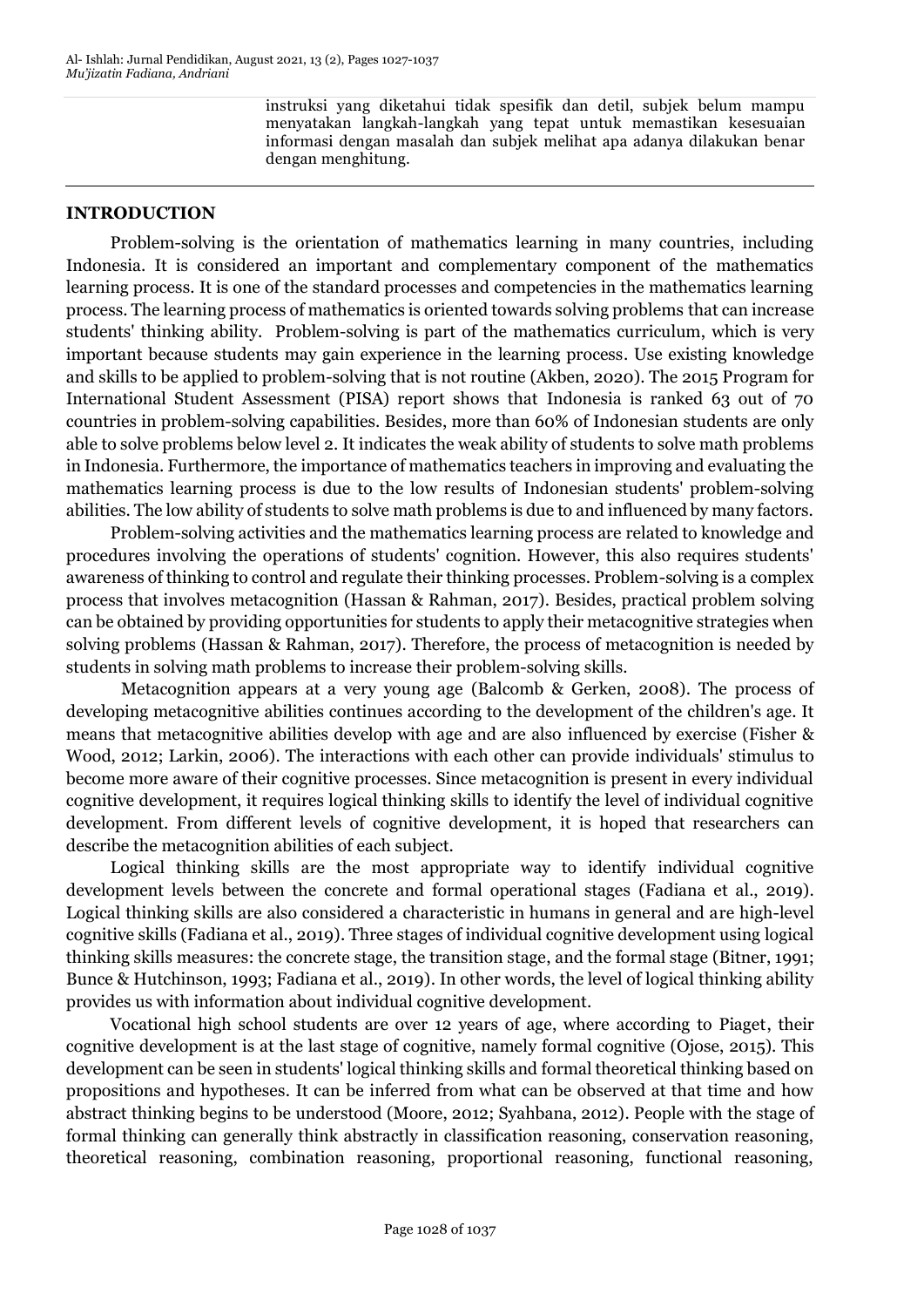controlling variables, analogical reasoning, propositional reasoning, correlational reasoning, probability reasoning (Kincal & Yazgan, 2010).

However, based on preliminary research results, many vocational high school students are still at the concrete operational stage. This study aims to explore the knowledge and awareness of vocational school students about their cognitive processes. In theory, they should already be in the formal operational stage, but they are still in the concrete operational stage. They become aware of their cognitive processes in solving math problems and factors influencing their metacognition process. Good metacognition in solving problems will also impact learning and achievement (Sandi-Urena et al., 2011; Sart, 2014). So, the more students know about thinking and learning, namely, the higher their metacognition awareness, the better the learning process and achievement. Metacognition consists of two components, knowledge of cognition and regulation of cognition. Knowledge about cognition includes; declarative knowledge, procedural knowledge, and conditional knowledge. In contrast, the regulation of cognition includes; planning, monitoring, and evaluation. In this study, cognition regulation consists of three components, namely, planning, monitoring and evaluation.

#### **METHODS**

This study used a qualitative approach to describe vocational students' metacognition profile in solving math problems and differences in their logical thinking abilities. The subjects of this study were selected from 36 of Grade 10<sup>th</sup> students majoring in Industrial Chemistry-1. All students are given a logical thinking ability test adapted from The Galt of Assessment of Logical Thinking (GALT). The logical thinking ability test instrument consists of 12 questions containing six types of reasoning: conservational reasoning, proportional reasoning, controlling variables, probabilistic reasoning, correlation reasoning, combinatoric reasoning. Three students were selected from the logical thinking ability test. Three students were selected who met different logical thinking stages: the abstract operation stage, the transition stage, and the concrete operation stage (Fadiana et al., 2019). The subject is selected based on good communication skills, with good communication skills. It is expected that the subject can convey answers well and in detail about the problems given.

The data collection method used in this study was to interview the subject while working on the metacognition questions. The metacognition test instrument used in this study used mathematical problem-solving tasks related to arithmetic series and series. The selection of relevant questions helps researchers reveal various ways students solve these questions and raises the metacognition steps. The problem-solving steps carried out in this study were Polya's problemsolving steps: planning, monitoring, evaluation. The metacognition test instrument in this study consisted of three questions. Problem I and II are arithmetic sequences problems, and problem III is an arithmetic sequence problem. In the question I, there is an illustration of the taxi fare to be paid per kilometer. The illustration shows that the rate increases with each additional distance traveled. They will form a sequential pattern and be linked to an arithmetic sequence. Question II illustrates the seating arrangement in the cinema building, which is continuously increasing in each row. As in Problem I, this illustration describes a sequential pattern. In contrast to the two previous questions, question III describes the total number of seats in the performance space where each row has a constant increase.

Another instrument used was an interview sheet asked of the subject while working on the metacognition test questions. The questions given are based on the metacognition indicators to be measured. Each instrument used in this study was validated to determine the instrument's relevance and suitability as a measure of the subject's metacognition ability. Therefore every instrument made was validated by the validator. In this study, the validator was a mathematics teacher of grade 10<sup>th</sup> of vocational high school because it was under the questions to be tested. The data collection process in this study used the steps: (1) determining the subject using the logical thinking ability test, then obtained 3 subjects representing each category of logical thinking; (2) The three subjects are given a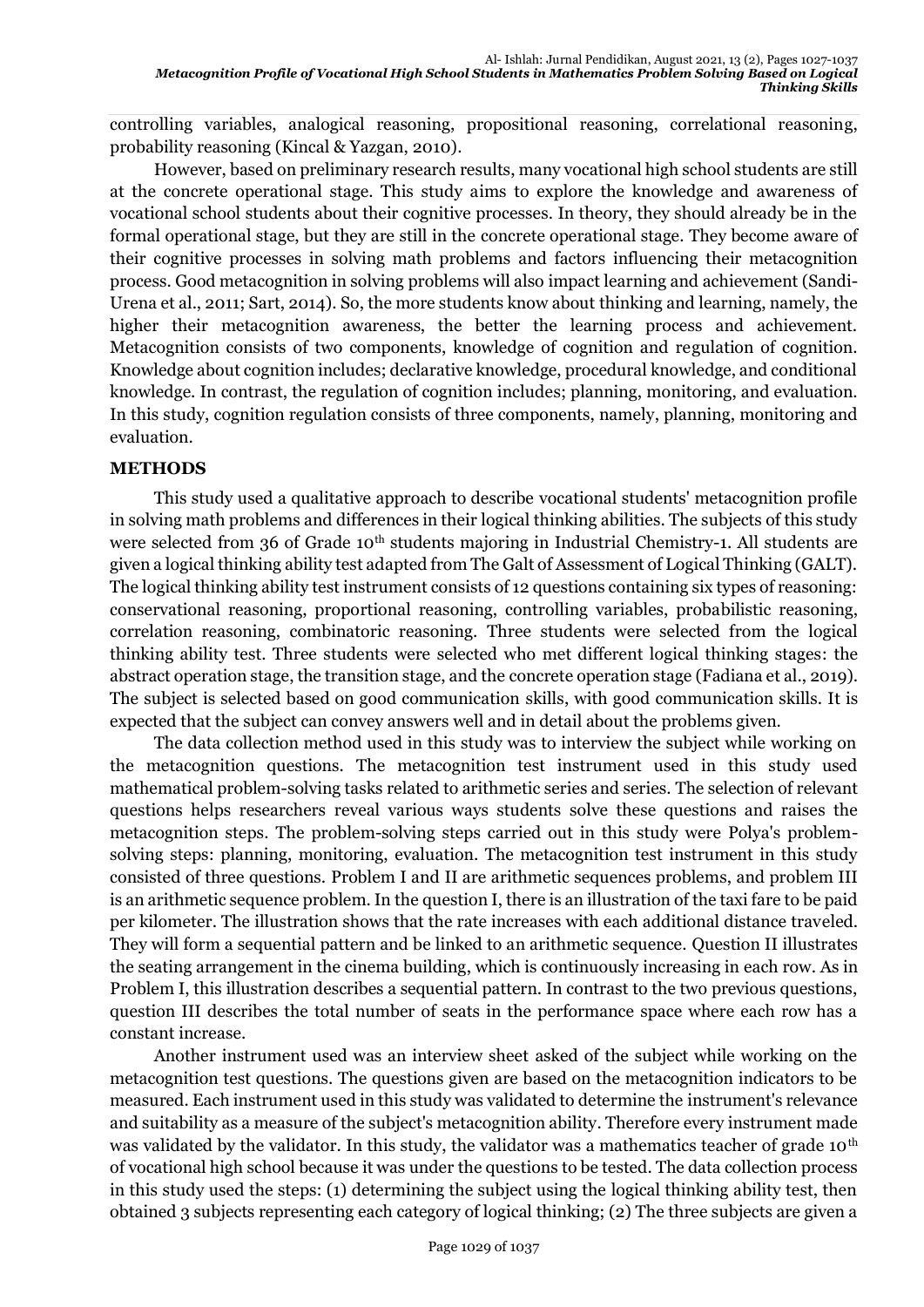metacognition test while being interviewed, this activity is carried out separately from each subject to avoid cooperation between subjects and obtain relevant results. Besides, this activity is carried out with the aid of an audiovisual recording device; (3) Making interview transcripts; (4) Data analysis from interviews and metacognition test questions; (5) The results obtained were collected, and conclusions were drawn. In this study, the test of the validity of the findings used time triangulation, namely the technique of checking the validity of the data seen from different times.

# **FINDINGS AND DISCUSSION**

This study uses a logical thinking ability test to determine the subject. The logical thinking ability test results on 36 students (32 female students and four male students) showed three students with logical thinking abilities in the abstract operation stage, 17 students with transitional stage logical thinking skills, and 16 students with concrete logical thinking skills.



**Figure 1. Student's Logical Thinking Ability Test Result**

Based on the data analysis results, the researcher determined and selected three students of the same sex and different logical thinking skills who could think logically in the abstract, transitional, and concrete operational stages. Detailed data from the test results on research subjects can be seen in Table 1.

| No. | <b>Subject</b> | Sex    | <b>Skor</b> | <b>Logical Thinking Ability</b> |
|-----|----------------|--------|-------------|---------------------------------|
|     | CYC.           | Female |             | Abstract                        |
|     | DWP            | Female |             | Transitional                    |
|     |                | Female |             | Concrete                        |

**Table 1. Classification of Logical Thinking Ability Test Result**

The subject with initial CYC got a nine score that means she had an abstract logical thinking ability. The subject with initial DWP got a score of five that means she had transitional logical thinking ability. The subject with initial EK got a score of three, which means she concreted in logical thinking ability. In the discussion, another term is used, namely CYC as subject 1, DWP is called subject 2, and EK is called subject 3.

# *The Research Result Based on Subject 1*

The metacognition test was given to subject one while being interviewed. The subject can solve the problem well, explain information related to the problem, and evaluate the activities carried out.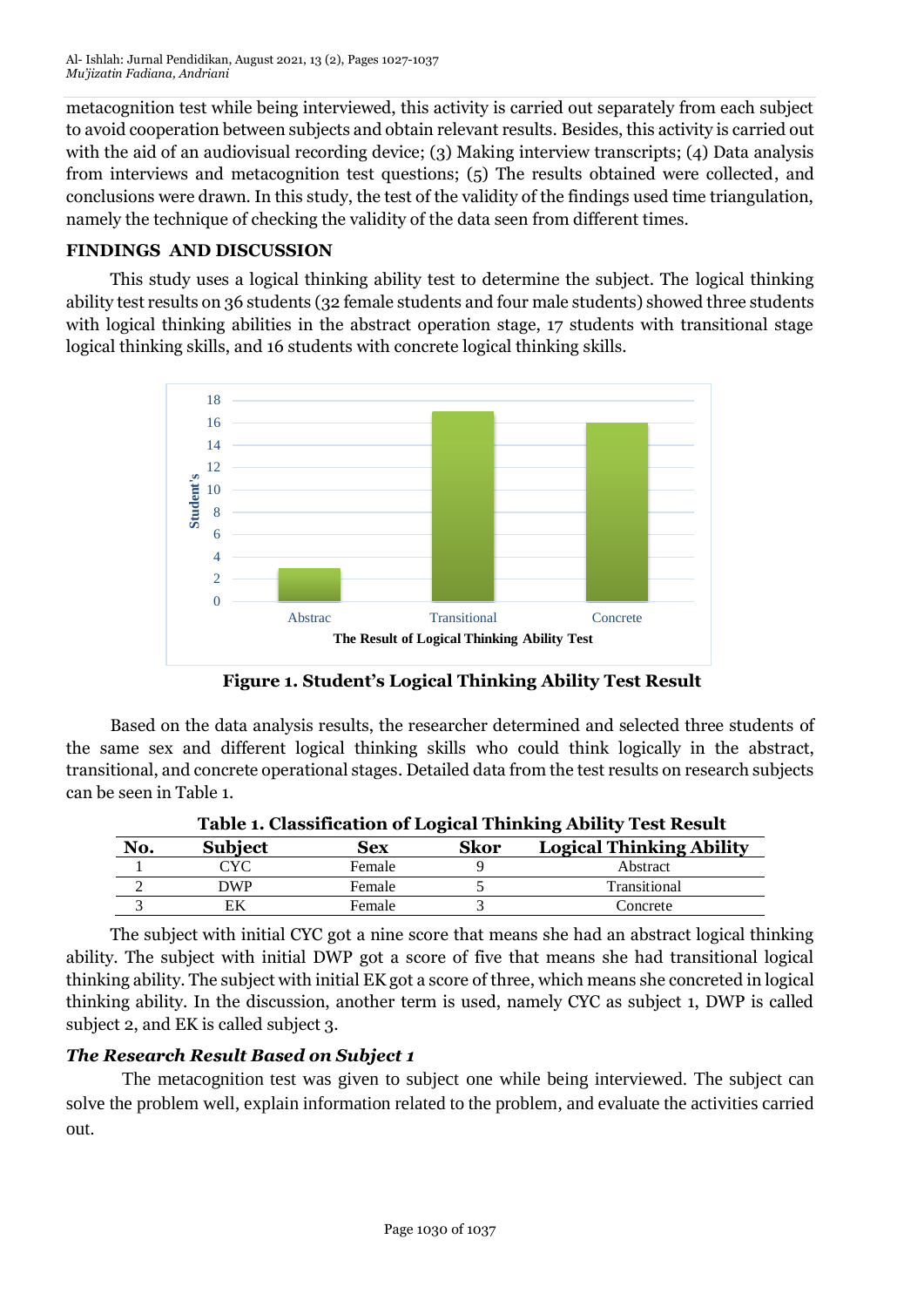# 1) Planning Stage

At this stage, the subject identifies the problem by reading the problem. As shown in the following interview transcript, the subject sees a known relationship and is asked by restating information and initial clues to the problem.

| <i>Interviewer</i> | $:$ From what you read, what do you get? you try to tell                 |
|--------------------|--------------------------------------------------------------------------|
| Subject 1          | $\therefore$ So in question number 1, given the information ee, for taxi |
|                    | passengers the cost to open the door is 12,000, for the vehicle cost     |
|                    | per kilometer is 6,000, so every 1 kilometer is to open the door and     |
|                    | there is a price per kilometer, like that.                               |

Other than that subject chooses the material of arithmetic sequences and series in solving the problem. Besides that, the subject can mention the elements needed in carrying out the work using arithmetic sequence and series material such as terms and differences. The subject said there was a different first term and the terms being asked. The subject calculates the time needed to solve the problem is 3-4 minutes. In ensuring conformity of the information with the problem, the subject restates the complete problem with what was asked, as shown in the following interview script.

| <i>Interviewer</i> | : What material can you help solve this problem?                                      |
|--------------------|---------------------------------------------------------------------------------------|
| Subject 1          | : Arithmetic and geometric line matter                                                |
| Interviewer        | $\therefore$ Is the material that helps you correct? how do you know                  |
| Subject 1          | Yes, because he knows there is a first-term and also different tribes<br>in question. |
| Interviewer        | : Approximately how much time will you need to solve this problem?                    |
| Subject 1          | $\therefore$ 3-4 minutes                                                              |

#### 2) Monitoring Stage

The subject writes what is known, asks, and writes the formula used to solve the problem. The subject sees essential things that the subject records in known things. The subject stops the calculation when it is sufficient. Decide what steps to take next, whether changes need to occur or move to other instructions, as shown in the following interview transcript.

| <i>Interviewer</i> | : What steps did you take to solve this problem?                                  |
|--------------------|-----------------------------------------------------------------------------------|
| Subject 1          | $\therefore$ Read the questions first, then enter the information you know, write |
|                    | down what was asked, then enter the formula for the things that<br>were asked     |
| <i>Interviewer</i> | $\therefore$ Is this the step that you took is complete?                          |
| Subject 1          | : Yes, it's finished                                                              |

# 3) Evaluation Stage

The subject re-checks each step that has gone well by correctly entering the number into the known formula. Subjects answered the same thing when asked whether the job was correct or not. The subject did not double-check whether other special considerations were needed in solving the problem because the subject only believed in one way to solve the problem, namely using the arithmetic sequence and series formulas. The subject estimates other possible ways to solve these problems, namely the manual method. Still, the subject is more comfortable using the arithmetic sequence and series formulas. It feels the material is easy to understand and the most effective to use, as shown in the following interview script.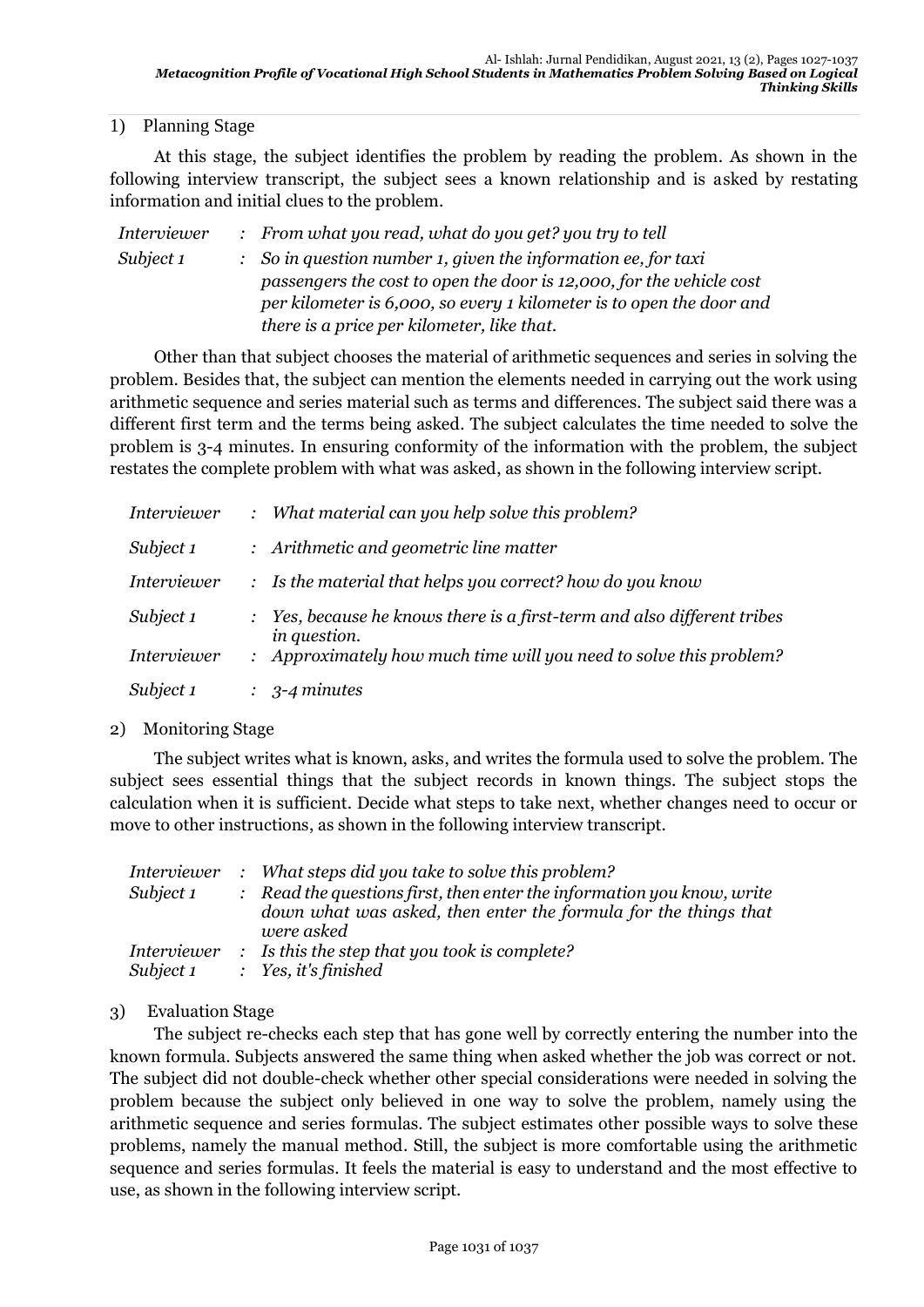Al- Ishlah: Jurnal Pendidikan, August 2021, 13 (2), Pages 1027-1037 *Mu'jizatin Fadiana, Andriani*

| <i>Interviewer</i> | $:$ How do you know that what you are doing is correct?         |
|--------------------|-----------------------------------------------------------------|
| Subject 1          | Because I have entered what was asked according to the formula  |
| <b>Interviewer</b> | $:$ How do you know that?                                       |
| Subject 1          | Because I have entered what was asked according to the formula  |
| <b>Interviewer</b> | $\therefore$ Is there another way to do the problem?            |
| Subject 1          | By manual                                                       |
| <b>Interviewer</b> | Do you think your answer from start to finish is correct?       |
| Subject 1          | : Already correct                                               |
| <b>Interviewer</b> | $\therefore$ Is the method that you use this easy to implement? |
| Subject 1          | <i>Yes</i>                                                      |

Besides, the subject's work results can be seen from the answers to the questions given. The subject works on these questions in detailed and ordered steps as in the following figure.

$$
(2) \text{ D, kethu} = a = 18
$$
\n
$$
b = 4
$$
\n
$$
\text{D, it is } a = 4
$$
\n
$$
0 \text{ and } b = 4
$$
\n
$$
0 \text{ and } b = 4
$$
\n
$$
b = 10 + (11)^{2} + (11)^{2} + (11)^{2} + (11)^{2} + (11)^{2} + (11)^{2} + (11)^{2} + (11)^{2} + (11)^{2} + (11)^{2} + (11)^{2} + (11)^{2} + (11)^{2} + (11)^{2} + (11)^{2} + (11)^{2} + (11)^{2} + (11)^{2} + (11)^{2} + (11)^{2} + (11)^{2} + (11)^{2} + (11)^{2} + (11)^{2} + (11)^{2} + (11)^{2} + (11)^{2} + (11)^{2} + (11)^{2} + (11)^{2} + (11)^{2} + (11)^{2} + (11)^{2} + (11)^{2} + (11)^{2} + (11)^{2} + (11)^{2} + (11)^{2} + (11)^{2} + (11)^{2} + (11)^{2} + (11)^{2} + (11)^{2} + (11)^{2} + (11)^{2} + (11)^{2} + (11)^{2} + (11)^{2} + (11)^{2} + (11)^{2} + (11)^{2} + (11)^{2} + (11)^{2} + (11)^{2} + (11)^{2} + (11)^{2} + (11)^{2} + (11)^{2} + (11)^{2} + (11)^{2} + (11)^{2} + (11)^{2} + (11)^{2} + (11)^{2} + (11)^{2} + (11)^{2} + (11)^{2} + (11)^{2} + (11)^{2} + (11)^{2} + (11)^{2} + (11)^{2} + (11)^{2} + (11)^{2} + (11)^{2} + (11)^{2} + (11)^{2} + (11)^{2} + (11)^{2} + (11)^{2} + (11)^{2} + (11
$$

#### **Figure 2. Subject 1 Work Results in Item Number 2**

#### *The Research Result Based on Subject 2*

Subject 2 was given a metacognition test while being interviewed. The subject can solve the problem, but subject two takes longer to solve the problem.

1) Planning Stage

The subject can retell the problem at hand. Subjects describe information and initial instructions related to problems with reading and understanding. The subject uses arithmetic material to arrange things that must be done. Knowledge of the material to be used determines the subject's ability to determine the solution to the problem at hand. The subject stated that the time needed to solve the problem was 5-15 minutes, depending on the problem's difficulty level. The subject ensures the conformity of information with the problem by reading and understanding the problem at hand, as shown in the following interview script.

| Interviewer        | What information do you get after reading and understanding the question?                                                                                                                                                                                                                                                                                                                            |
|--------------------|------------------------------------------------------------------------------------------------------------------------------------------------------------------------------------------------------------------------------------------------------------------------------------------------------------------------------------------------------------------------------------------------------|
| Subject 2          | $\therefore$ In the cinema, there are 15 seats in the front row and the back row there are<br>always three more seats from the front row, so here it explains that there are<br>15 seats in the front row, and the number of seats in the row behind it is more<br>than three means that behind him 15 seats are always exceeded by three<br>means 18. Then it is asked how many seats are in row 12 |
| <i>Interviewer</i> | $:$ How do you know that?                                                                                                                                                                                                                                                                                                                                                                            |
| Subject 2          | Because I've read it                                                                                                                                                                                                                                                                                                                                                                                 |
| Interviewer        | What material can you help solve this problem?                                                                                                                                                                                                                                                                                                                                                       |
| Subject 2          | : Arithmetic                                                                                                                                                                                                                                                                                                                                                                                         |
| <i>Interviewer</i> | : Approximately how much time will you need to solve this problem?                                                                                                                                                                                                                                                                                                                                   |
| Subject 2          | 10 minutes                                                                                                                                                                                                                                                                                                                                                                                           |

#### 2) Monitoring Stage

The subject calculates using a formula to solve the problem. Steps were taken by written subjects in working on the given worksheets. The subject analyzes important information to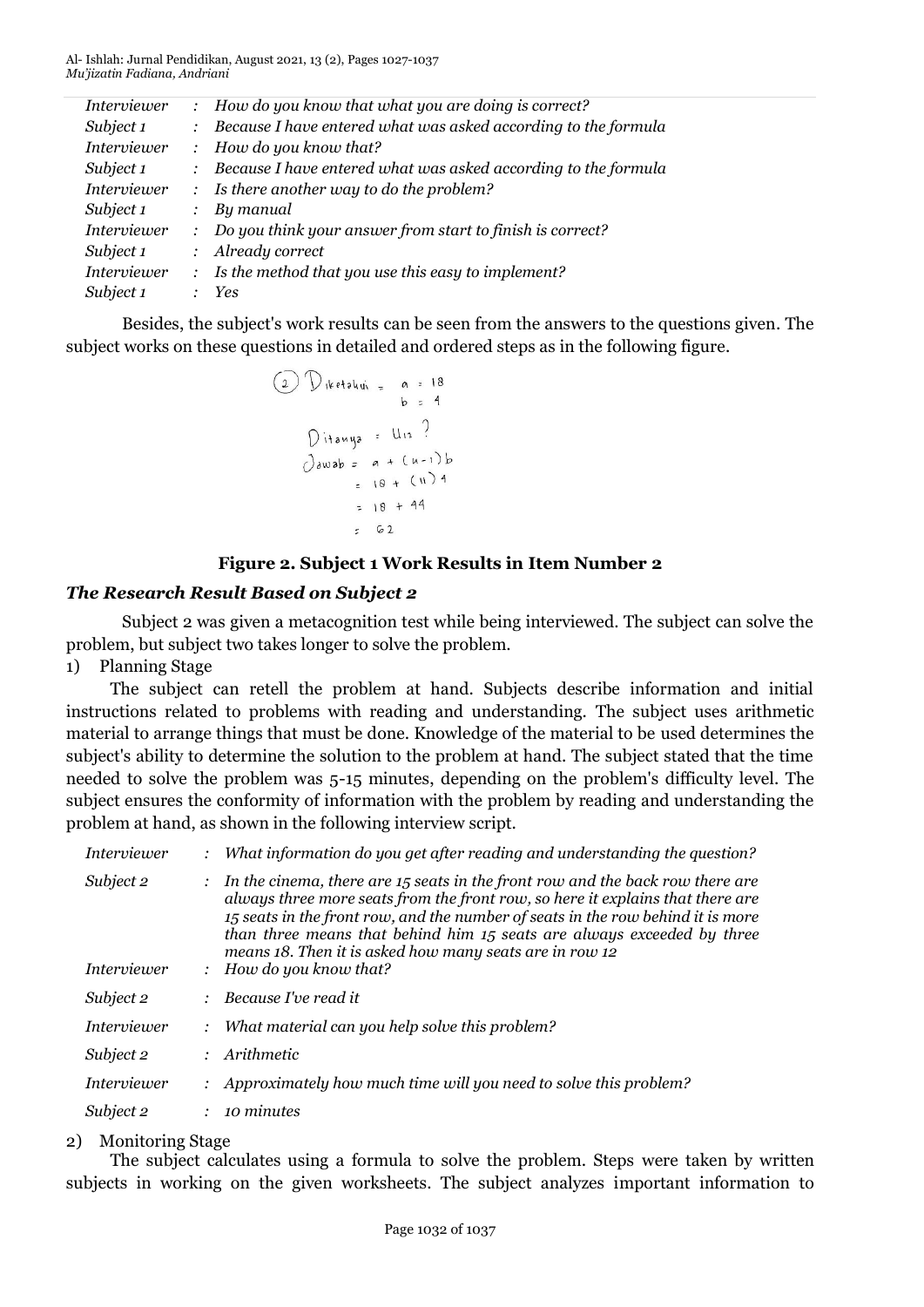remember from the known things and their relationship to the material known to the subject. The subject is hesitant about the answer given but recalculates the answers previously written to make sure the steps taken are correct, as shown in the following interview script

The steps that are carried outgoing, good show how the subject works like the following figure.

| Interviewer<br>Subject 2<br>Interviewer | : What steps did you take to solve this problem?<br>$:$ I will count it after this,<br>: Then what steps did you take? Or is it finished? |  |
|-----------------------------------------|-------------------------------------------------------------------------------------------------------------------------------------------|--|
| Subject 2                               | : Already completed<br>$sn = \frac{n}{2} (2a + (n-1)b)$<br>$= 1011024 (10-1)$ }                                                           |  |

$$
= \frac{10}{2} (15.2 + (10-1))
$$
  

$$
= 5 (30 + 27)
$$
  

$$
= 5.57
$$
  

$$
= 255
$$

#### **Figure 3. Subject 1 Work Results in Item Number 3**

3) Evaluation Stage

The subject re-checks every step that has gone well. What the subject does in checking is reexamining. The subject re-checks the answers given by counting. The subject estimates other ways to solve the problem. Still, the subject uses a way that is deemed manageable and effective by using arithmetic sequence and series material, as shown in the following interview script.

| Interviewer |                | $:$ How do you know that what you are doing is correct?                    |
|-------------|----------------|----------------------------------------------------------------------------|
| Subject 2   |                | $: I have calculated it using the formula,$                                |
| Interviewer | $\ddot{\cdot}$ | Are the results of your answers correct?                                   |
| Subject 2   |                | I did                                                                      |
| Interviewer |                | $:$ How do you know that?                                                  |
| Subject 2   |                | : I have practiced it earlier, and I have counted it                       |
| Interviewer |                | Do you think your answer from start to finish is correct?                  |
| Subject 2   |                | : I did                                                                    |
| Interviewer |                | Are you sure there is no other way that can be used to solve this problem? |
| Subject 2   |                | $:$ Not                                                                    |
| Interviewer | $\ddot{\cdot}$ | Is the method that you use this easy to implement?                         |
| Subject 2   |                | Easy                                                                       |

# *The Research Result Based on Subject 3*

Subject 3 was given a metacognition ability test while being interviewed. The subject has not been able to solve the problem in detail and well. The subject does not evaluate the work already done.

1) Planning Stage

The subject of determining initial information and initial instructions relating to the problem is reading. The subject cannot describe what information is contained in the problem and what information is asked of the problem. The subject said that the material that can be used is an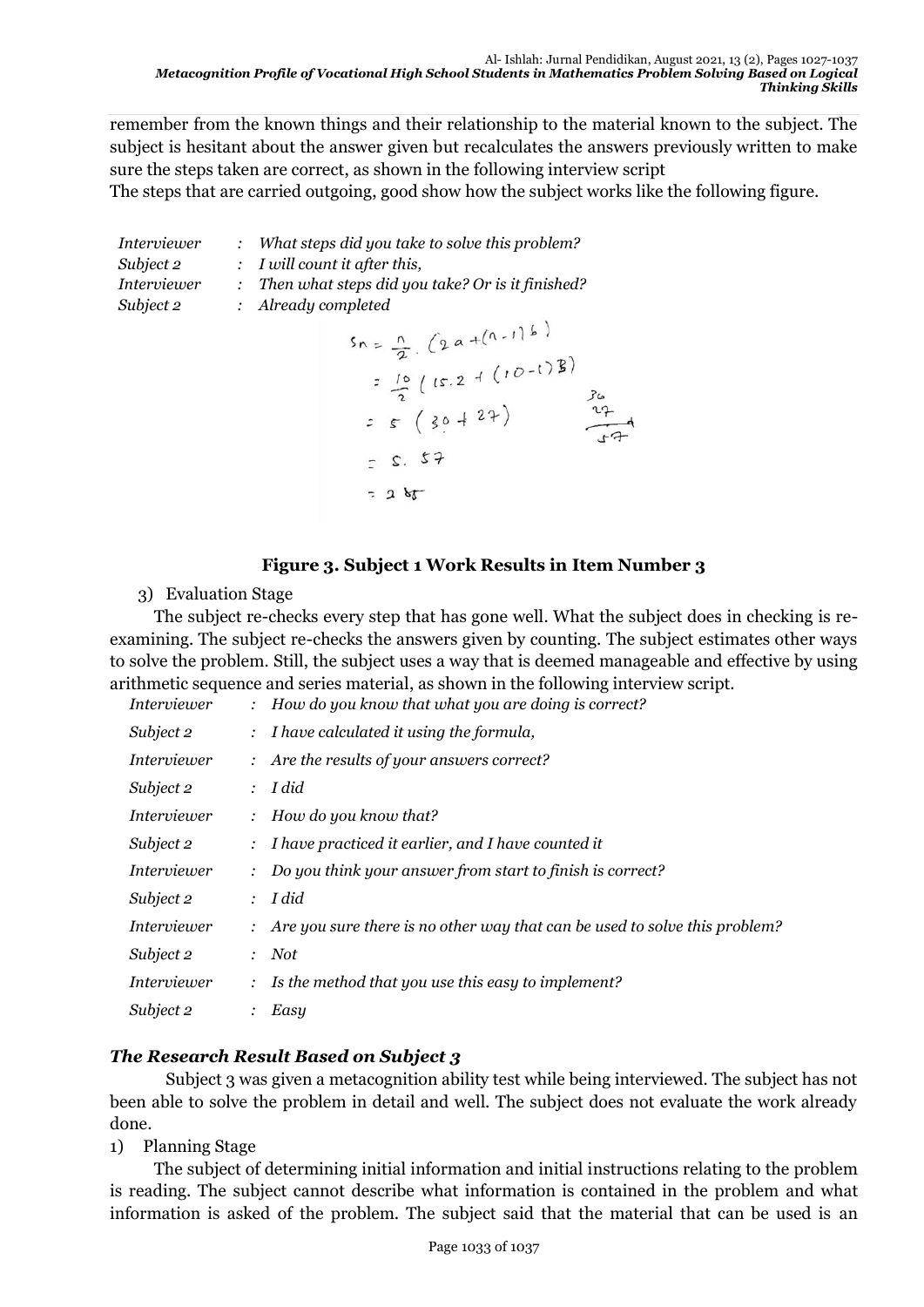arithmetic sequence and series material. The subject concluded this by looking back at the problem. The subject estimated the time needed to solve one problem to be 15 minutes. The subject has not been able to ensure the suitability of the information with the problem. The subject needs the suitability of information to estimate what steps can be taken to solve the problem. Besides being appropriate, the subject's information is also indistinguishable, as shown in the following interview script.

| $\therefore$   | Try to tell in your own words what information you get from this question!                   |
|----------------|----------------------------------------------------------------------------------------------|
| $\ddot{\cdot}$ | If we open the door to 12,000, how much should we pay if the distance travelled is<br>17 km? |
|                | Are you sure the information you got is correct?                                             |
|                | <b>Sure</b>                                                                                  |
| $\mathcal{L}$  | How do you know that?                                                                        |
| $\ddot{\cdot}$ | by reading it                                                                                |
| $\therefore$   | Did you find known and asked relationships?                                                  |
| $\ddot{\cdot}$ | Yes                                                                                          |
|                | What material do you think is right for you to solve this problem?                           |
|                | using arithmetic                                                                             |
| $\ddot{\cdot}$ | Is the material that helps you correct?                                                      |
| ÷              | Yes, true                                                                                    |
|                | Approximately how much time will you need to solve this problem?                             |
|                | Approximately 10 minutes                                                                     |
|                |                                                                                              |

# 2) Monitoring Stage

The subject identifies the steps to solve the problem by calculating. The subject ends the steps taken when the work is done deemed complete. The subject does not check vital information to remember while working. The subject did not write down in detail the steps taken to solve the problem. In doing so, the subject only writes down the answers that the subject considers correct.

| Interviewer        | $:$ Have you completed the steps taken?                 |
|--------------------|---------------------------------------------------------|
| Subject 3          | I did                                                   |
| <b>Interviewer</b> | $:$ Is there anything else you want to do?              |
| Subject 3          | They are already completed.                             |
| Interviewer        | $:$ How do you know that what you are doing is correct? |
| Subject 3          | count, Insha Allah, it's true                           |
| <b>Interviewer</b> | Does your job match what is known in the questions?     |
| Subject 3          | Yes, Insha Allah                                        |

# 3) Evaluation Stage

The subject states that the answer given is correct by counting it. The subject does not re-check the work but is sure of the answers that have been written. The subject can estimate other possible ways that can be used to solve the problem, but this method takes longer. The subject identifies the method used in solving the problem most easily. The subject confirms that the method used in solving the problem is the most effective way.

| Interviewer |               | : Are the results of your answers correct?                 |
|-------------|---------------|------------------------------------------------------------|
| Subject 3   |               | : Insha Allah, it's true                                   |
| Interviewer |               | $\therefore$ Is there another way to do the problem?       |
| Subject 3   | $\mathcal{L}$ | Yes, we can use another method but much longer.            |
| Interviewer |               | So, is it more effective to use this method?               |
| Subject 3   |               | <b>Yes</b>                                                 |
| Interviewer |               | $\therefore$ Is the method you use this easy to implement? |
| Subject 3   |               | Easu                                                       |
|             |               |                                                            |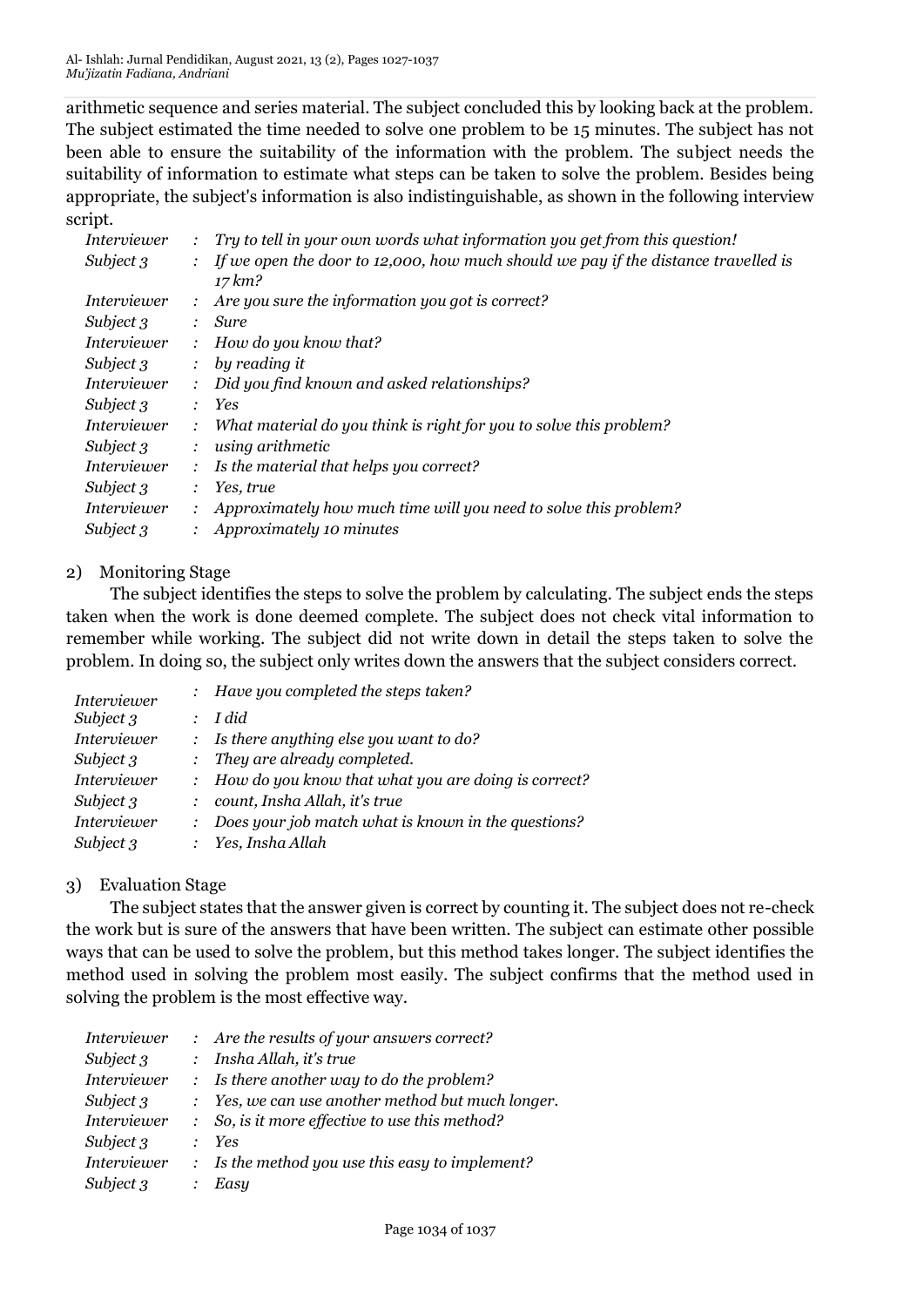The results showed that formal operational subjects could correctly evaluate the results of their written work so that subjects in this category could answer all problem questions with the correct final result. All students who are research subjects in formal and transitional operations can identify examples of implementing strategies carried out for other similar problems. At the same time, concrete operational subjects have not been able to do so. This study results that children who enter formal operations can measure their abilities, knowledge, goals, and steps to achieve them. In other words, they can plan, make decisions and take strategies or alternative problem-solving. The metacognition process that must be carried out to have this ability starts by planning solutions, monitoring actions when making decisions, and taking strategies, then evaluating actions to assess actions and determine alternative solutions to problems.

Students with a cognitive development level everyday operations can learn abstraction, experience relationships more quickly and clearly, work based on their plans and initiatives. Students in this category can also be trained to self-diagnose and plan for improvement in their work. Students in this category are very likely to carry out the metacognition process well. Meanwhile, students' metacognition in solving math problems of upper-class students can evaluate all actions well to get good results (Novita et al., 2018; Nugrahaningsih, 2012). They are aware of the process and the results of their thinking in solving problems (Khairunnisa & Setyaningsih, 2017; Nur Aini, 2017; Setyadi, 2018).

Students in the formal operational category can also consistently answer all problems with the correct final result. They can develop their metacognition process well so that they can successfully solve the given problem. These results are under several researchers' opinions (Hastuti et al., 2016; Panaoura & Philippou, 2007; Wismath & Orr, 2015), who suggest that his metacognitive activity influences a person's success in solving problems. Different results are shown by concrete operational subjects who have problems developing their metacognitive activities when solving problems. They have not measured their abilities well even though they understand and know the knowledge that must be possessed, the objectives, and the steps to be used when solving problems.

The metacognition profile of SMK students in solving problems in terms of students' logical thinking abilities, and it can be concluded that students in the concrete operational stage in completing the metacognition test went through all stages, namely the planning, monitoring and evaluation stage. The subject can describe the initial information at the planning stage, but it is not yet detailed and complete. The subject calculated the time needed to be 5-15 minutes. At the monitoring stage, the subject counts to determine which steps are going well. In the evaluation stage, the subject does not check again, and the subject only sees the method used is the easy way. For students, the transitional stage in completing the metacognition test goes through all stages, namely the planning, monitoring, and evaluation stages. At the planning stage, the subject can retell the problem in detail. The subject estimates the time needed to solve the problem is 5-15 minutes, depending on the question's difficulty level. At the monitoring stage, the subject calculates using a formula to solve the problem. The subject can determine the suitability of the information with the problem. The subject re-examines the work done; the subject sees the method used as easy and effective.

Moreover, students completing the metacognition test in the abstract operation stage went through all stages, namely the planning, monitoring, and evaluation stages. In the planning stage, the subject can retell in detail. The subject estimated the time needed to solve the problem to be 3-5 minutes. The subject's monitoring stage writes what is known, asked, and entered the formula to solve the problem. The subject can determine the suitability of the information with the problem. The subject re-examines the work done; the subject sees the method used easily and effectively.

#### **CONCLUSION**

The subject of the abstract operation stage fulfilled the metacognition stage by re-describing the problem given, knowing the relationship between what was known and what was asked, working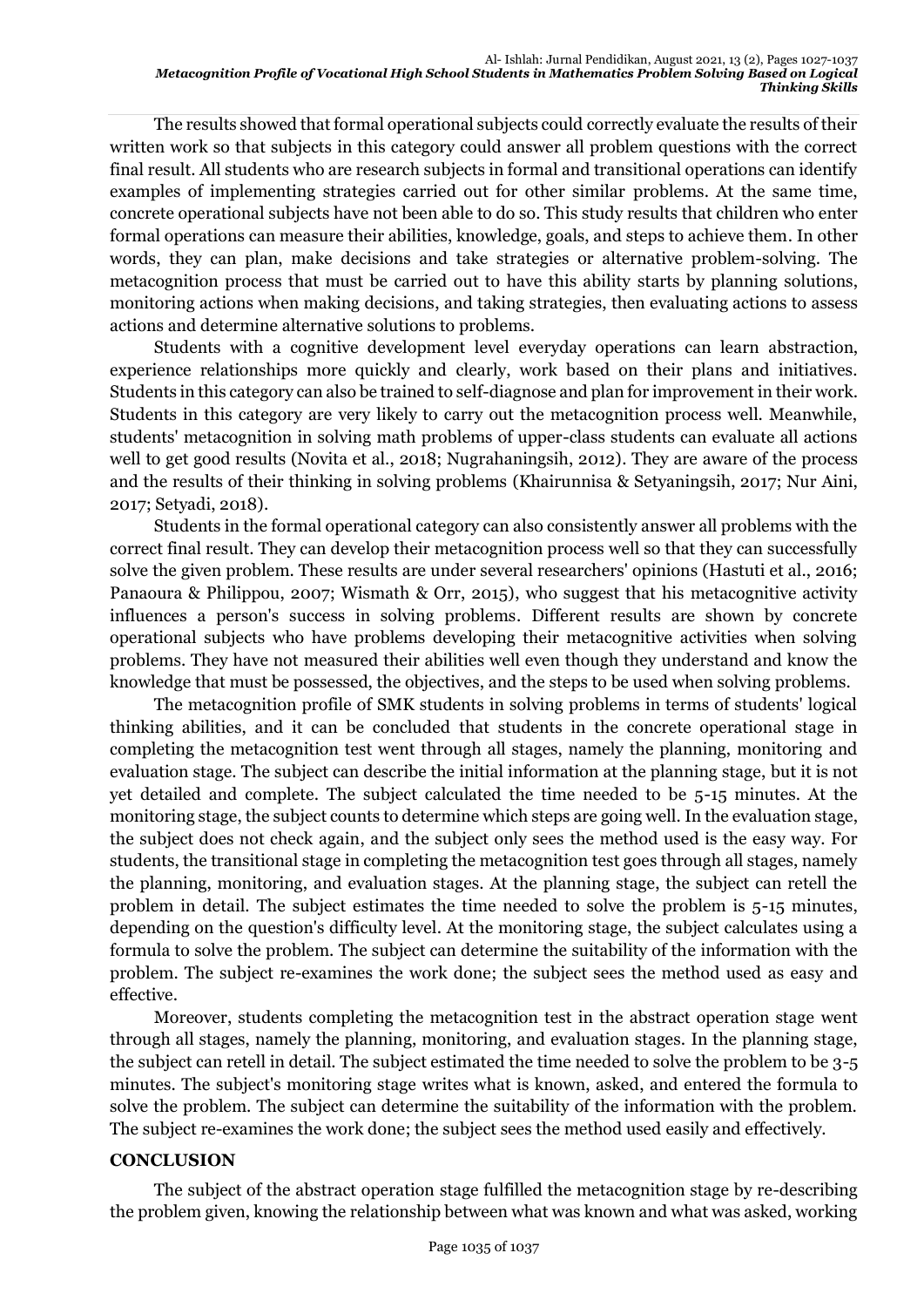on the problem by writing down what was known and asked and entering it into the formula, and also checking again by entering the number that was asked—known to be a known formula. Transition stage subjects fulfill the metacognition stage by describing initial information and instructions, performing problem-solving steps, and counting to check completed work. The subject of concrete operations fulfills the metacognition stage by stating information and instructions that are non-specific and detailed. The subject has not been able to state the proper steps to ensure the information's conformity with the problem, and the subject sees what is done by calculating.

Further researchers can follow up these results to examine the relationship between cognitive development at various levels of education with students' metacognition abilities. The metacognition ability of concrete operational students at the primary and junior high school levels may differ from the concrete operational students' metacognition abilities at the high school level. Besides, further researchers can also develop research on the correlation between students' cognitive development level with mathematical problem-solving abilities.

#### **REFERENCES**

- Akben, N. (2020). Effects of the Problem-Posing Approach on Students' Problem Solving Skills and Metacognitive Awareness in Science Education. *Research in Science Education*. https://doi.org/10.1007/s11165-018-9726-7
- Balcomb, F. K., & Gerken, L. A. (2008). Three-year-old children can access their own memory to guide responses on a visual matching task. *Developmental Science*. https://doi.org/10.1111/j.1467-7687.2008.00725.x
- Bitner, B. L. (1991). Formal operational reasoning modes: Predictors of critical thinking abilities and grades assigned by teachers in science and mathematics for students in grades nine through twelve. *Journal of Research in Science Teaching*. https://doi.org/10.1002/tea.3660280307
- Bunce, D. M., & Hutchinson, K. D. (1993). The use of the GALT (Group Assessment of Logical Thinking) as a predictor of academic success in college chemistry. *Journal of Chemical Education*, *70*(3), 183. https://doi.org/10.1021/ed070p183
- Fadiana, M., Amin, S. M., Lukito, A., Wardhono, A., & Aishah, S. (2019). Assessment of seventh grade students' capacity of logical thinking. *Jurnal Pendidikan IPA Indonesia*, *8*(1), 75–80. https://doi.org/10.15294/jpii.v0i0.11644
- Fisher, J., & Wood, E. (2012). Changing educational practice in the early years through practitionerled action research: An Adult-Child Interaction Project. *International Journal of Early Years Education*. https://doi.org/10.1080/09669760.2012.715400
- Hassan, N. M., & Rahman, S. (2017). Problem solving skills, metacognitive awareness, and mathematics achievement: A mediation model. *New Educational Review*. https://doi.org/10.15804/tner.2017.49.3.16
- Hastuti, I. D., Nusantara, T., & Susanto, H. (2016). Constructive Metacognitive Activity Shift in Mathematical Problem Solving. *Educational Research and Reviews*. https://doi.org/10.5897/ERR2016.2731
- Khairunnisa, R., & Setyaningsih, N. (2017). Analisis Metakognisi Siswa Dalam Pemecahan Masalah Aritmatika Sosial Ditinjau Dari Perbedaan Gender. *Konferensi Nasional Penelitian Matematika Dan Pembelajarannya II*.
- Kincal, R. Y., & Yazgan, A. D. (2010). Investigating the Formal Operational Thinking Skills of 7th and 8th Grade Primary School Students According to Some Variables. *Ilkogretim Online*.
- Larkin, S. (2006). Collaborative group work and individual development of metacognition in the early years. *Research in Science Education*. https://doi.org/10.1007/s11165-006-8147-1
- Moore, J. C. (2012). Transitional to Formal Operational: Using Authentic Research Experiences to Get Non-Science Students to Think More Like Scientists. *European J Of Physics Education*.
- Novita, T., Widada, W., & Haji, S. (2018). Metakognisi Siswa dalam Pemecahan Masalah Matematika